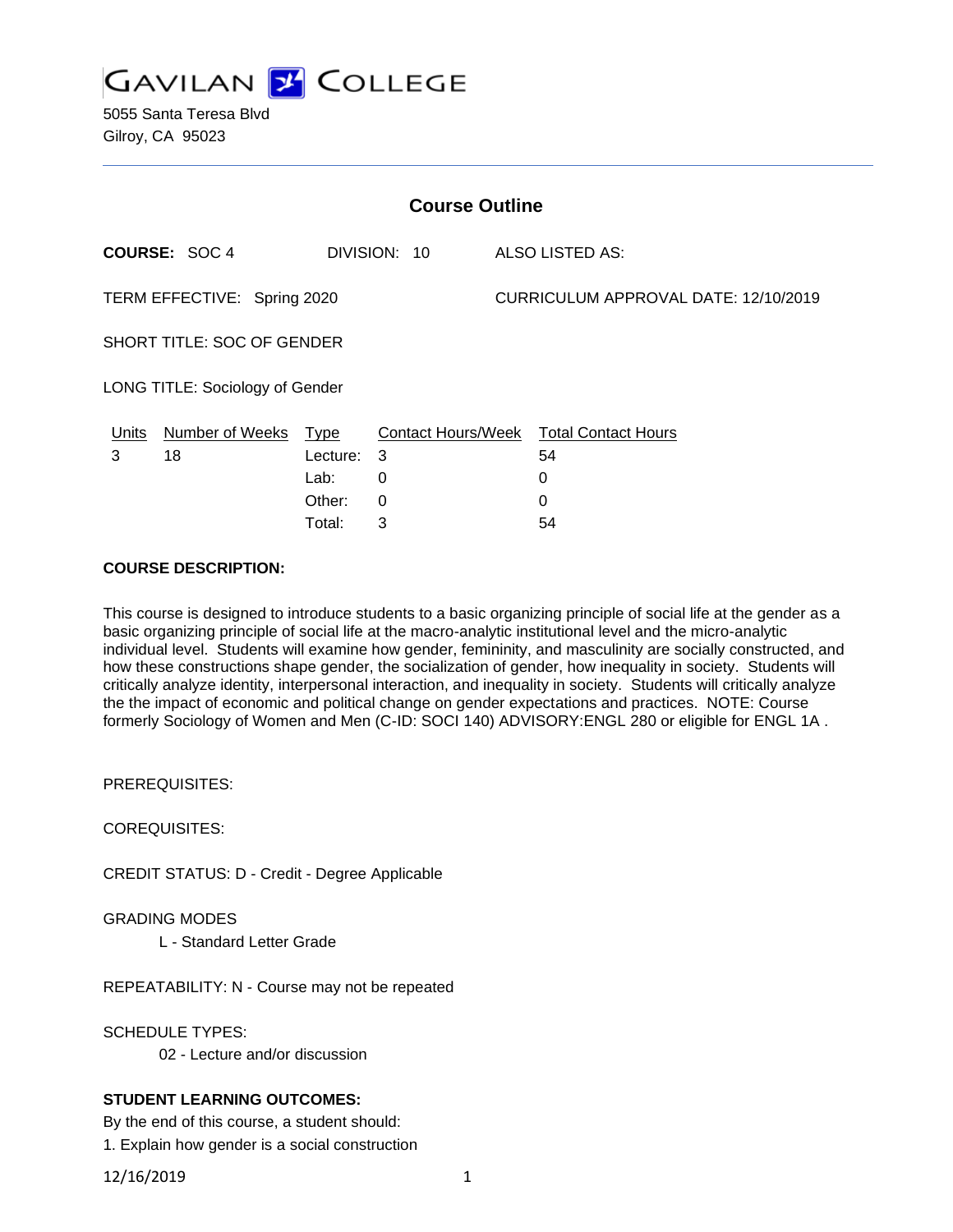2. Demonstrate how our personal experiences are shaped by cultural assumptions about gender and social interaction in gendered institutions.

3.Compare the ways in which different cultures view and understand gender

4. Analyze gender as an organizing principle of social life and social inequality

5. Identify the role of gender in various social institutions such as family, education, economy, religion, and mass media

6. Recognize how gender intersects with race, class, and sexuality

# **CONTENT, STUDENT PERFORMANCE OBJECTIVES, OUT-OF-CLASS ASSIGNMENTS**

Curriculum Approval Date: 12/10/2019

3 Hours CONTENT: Definition of sociology, society, gender STUDENT PERFORMANCE OBJECTIVES (SPO): (1) Define and critically evaluate "sociology"; (2)

Demonstrate an understanding of society as a set of social relationships and examine the role of gender in those relationships (3) evaluate major research methods and theoretical paradigms employed in

the study of gender OUT-OF-CLASS ASSIGNMENTS: reading from text, homework questions

3 Hours CONTENT: Compare social, biological, and psychological explanations for gender variation SPO: (1)

Demonstrate and critically compare the social, biological, and psychological understandings of gender differences; (2) Evaluate the merits and drawbacks of social, biological, and psychological

explanations for gender inequality OUT-OF-CLASS ASSIGNMENTS: reading from text, homework questions

3 Hours CONTENT: Cross-cultural definitions of gender SPO: (1) Examine and describe the various ways in which different cultures define gender; (2) Demonstrate how these different definitions of gender lead to different ways of organizing society around gender and different relations between men and

women in society; (3) Explain and apply concepts such a gender/sex dichotomy and "third sex" to explain cross-cultural differences in gender inequality OUT-OF-CLASS ASSIGNMENTS: reading from text, homework questions

6 Hours CONTENT: Social construction of gender SPO: (1) Examine how gender is a socially constructed category of difference; (2) Evaluate what it means to be a "man" or "woman" in

American society, including forms of masculinities and femininities involved; (3) Examine and analyze the role that various social institutions play in constructing and reinforcing current conceptions

of gender, especially the mass media; (4) Demonstrate and describe how social rituals, such as Valentine's Day or weddings, play a role in the social constructions of gender roles and norms (5)

Critically examine the role of gender politics and women?s and men?s movements in social changes related to gender OUT-OF-CLASS ASSIGNMENTS: reading from text, homework questions, gender journal

entries critically examining examples noted in daily life of the above

3 Hours CONTENT: Gender socialization SPO: (1) Identify and demonstrate how we are socialized into gender norms and roles; (2)

Describe and explain the role of major social institutions and agents of socialization, such as school and family, in gender socialization; (3) Critically examine theories of gender socialization.

OUT-OF-CLASS ASSIGNMENTS: reading from text, homework questions, research paper on the development of gender socialization as related to the lives of the students

3 Hours CONTENT: Gender and social

interaction SPO: (1) Explain how gender shapes interpersonal interactions and communications; (2) Define and apply the concept of "doing gender" to everyday behavior and social interactions; (3)

Evaluate the role of gender in self-identity OUT-OF-CLASS ASSIGNMENTS: reading from text, homework questions

6 Hours CONTENT: Gender, sexuality, and the body SPO: (1) Examine the role of gender in

sexual identity, sexual relationships, and sexual orientation; (2) Analyze and evaluate the "sexual doublestandard"; (3)Examine how gender affects body image and compare and contrast cross-cultural

definitions of the "ideal" male and female body; (4) Critically examine and demonstrate the methods by which different cultures practice gendered body modification, such as female circumcision and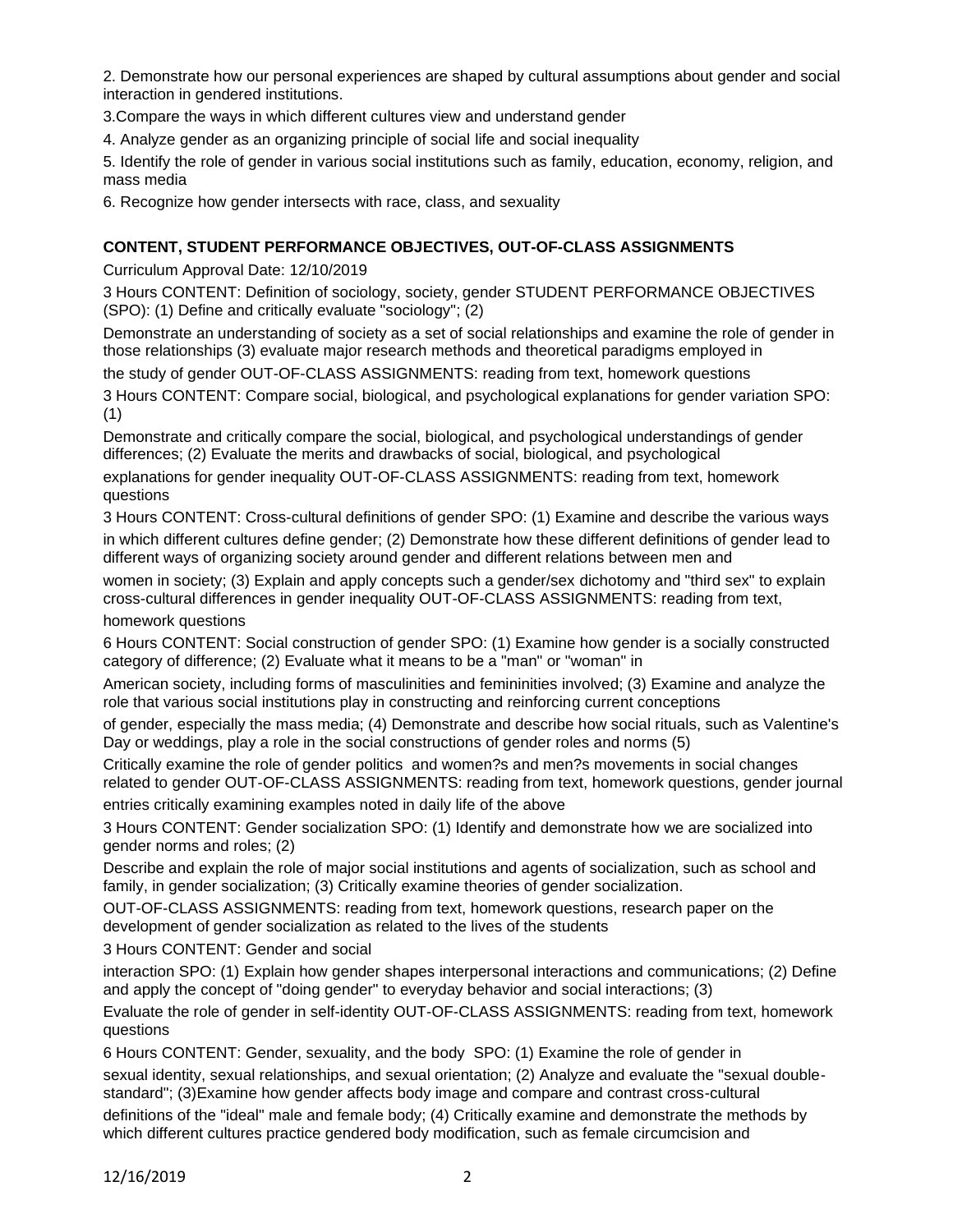plastic surgery. OUT-OF-CLASS ASSIGNMENTS: reading from text, homework questions, research paper 3 Hours CONTENT: Gender and emotional life SPO: Identify the role of gender in the development of

intimate relationships and friendships; (2) Examine how gender norms affect emotional life and love; (3) Compare and contrast men's and women's friendships OUT-OF-CLASS ASSIGNMENTS: reading from text, homework questions

6 Hours CONTENT: Gender, marriage, and family SPO: (1) Examine the changes in family gender relations over time and evaluate different theories of family change; (2) Review current

trends in family and marriage and their relationship to gender inequality, such as same-sex marriage and increasing divorce rates; (3) Examine how gender relations in the family are shaped by and also

shape gender relations in other social institutions, such as the economy and religion. OUT-OF-CLASS ASSIGNMENTS: reading from text, homework questions

6 Hours CONTENT: Gender, the economy and work,

globalization, and healthcare SPO: (1) Describe and identify changes current in men's and women's labor market participation; (2) Identify and evaluate theories of gender inequality in the economy for

issues such as: the gender wage-gap, 9/11/2014 4 occupational segregation, the "mommy tax," second shift, glass ceiling/glass elevator, etc.; (3) examine and describe gender discrimination in the

workplace. (4) examine and evaluate healthcare inequalities related to gender OUT-OF-CLASS ASSIGNMENTS: reading from text, homework questions

3 Hours CONTENT: Gender, education, and mass media SPO:

(1) Discuss the growing role of mass media in gender socialization and gender inequality; (2) Examine past and present gender inequalities in education; OUT-OF-CLASS ASSIGNMENTS: reading from text, homework questions

3 Hours CONTENT: Gender and violence SPO: (1) Describe and identify the prevalence of gendered violence in societies around the world and the role violence plays in gender

inequality; (2)Critically examine the relationship between ideas of masculinity and violence; (3) Evaluate theories of gender violence and its impact on society. OUT-OF-CLASS ASSIGNMENTS: reading from text, homework questions

3 Hours CONTENT: The future and gender inequality SPO: (1) Review and evaluate perspectives for reducing gender inequality; (2) Propose solutions to problems of gender

inequality examined over the semester. OUT-OF-CLASS ASSIGNMENTS: reading from text, homework questions, 1 Hours Review for Final Exam

2 Hours Final

# **METHODS OF INSTRUCTION:**

- 1. Textbooks, selected readings and handouts;
- 2. Lectures, discussions, role playing;
- 3. Guest Speakers;
- 4. Newspapers and television programs, when applicable;
- 5. Films and video tapes, when appropriate;

6. Research mid-term paper using sources from library.

OUT OF CLASS ASSIGNMENTS:

Required Outside Hours: 30

Assignment Description: Assigned Readings

Required Outside Hours: 38

Assignment Description: Written Responses (i.e. reading reflections, response essays, gender journals)

Required Outside Hours: 40

Assignment Description: Group Project

# **METHODS OF EVALUATION:**

Writing assignments Percent of total grade: 20.00 %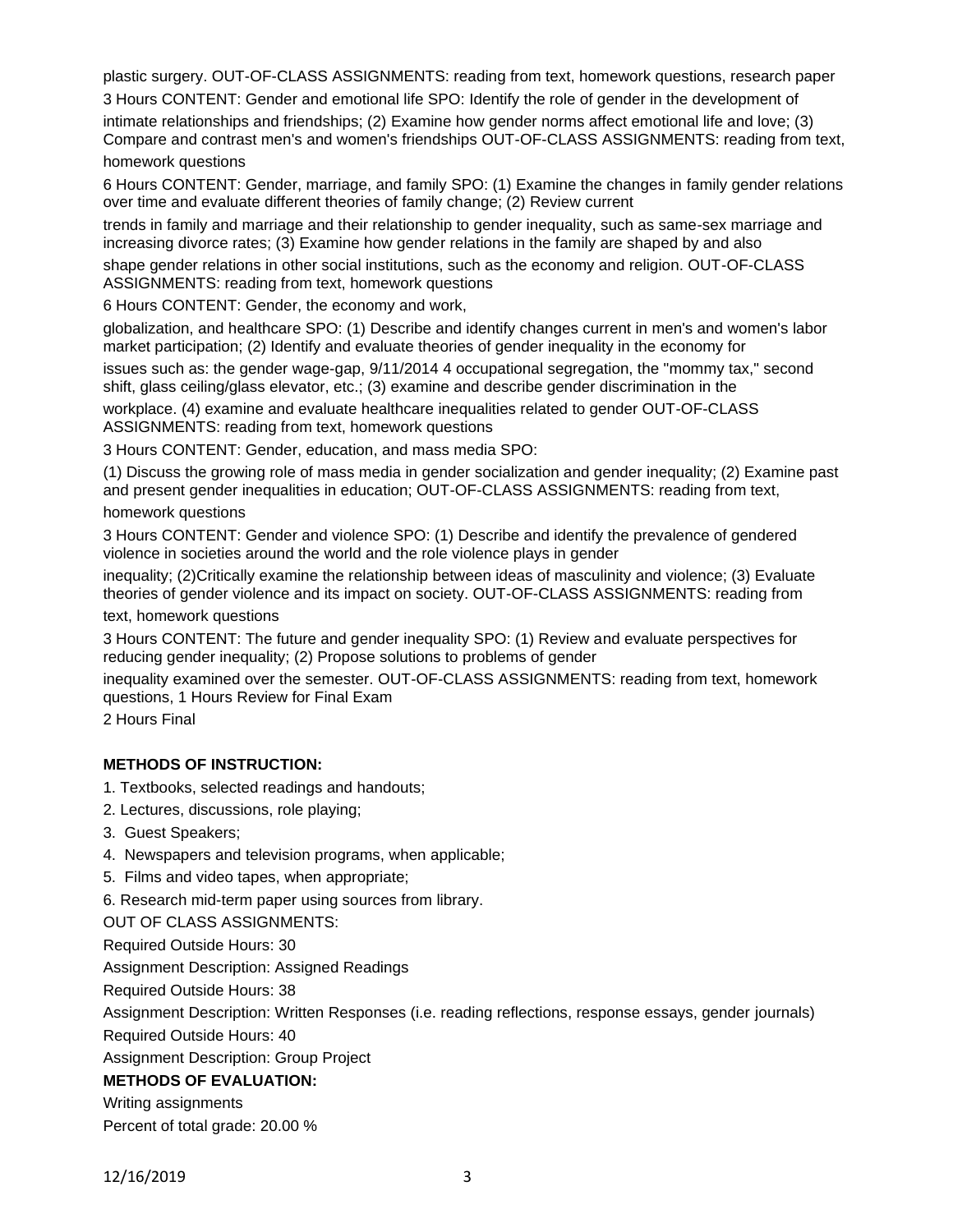Percent range of total grade: 20 % to 50 % Written Homework; Essay Exams; Term or Other Papers Problem-solving assignments Percent of total grade: 20.00 % Percent range of total grade: 20 % to 70 % Homework Problems; Field Work; Exams Skill demonstrations Percent of total grade: 10.00 % Percent range of total grade: 10 % to 30 Field Work Other methods of evaluation Percent of total grade: 10.00 % Percent range of total grade: 10 % to 20 % Discussion and participation.

#### **REPRESENTATIVE TEXTBOOKS:**

Lisa Wade and Myra Marx Ferree. Gender: Ideas, Interactions, Institutions, 2nd Edition.. New York; London: Norton ,2019. This is an updated edition of the previously used text. Or other appropriate college level text. ISBN: 0393667960 Reading Level of Text, Grade: 12 Verified by: Nicholas Park

#### **ARTICULATION and CERTIFICATE INFORMATION**

Associate Degree: GAV D2, effective 201570 CSU GE: CSU D, effective 201570 CSU D0, effective 200470 CSU D4, effective 200470 IGETC: IGETC 4J, effective 201570 CSU TRANSFER: Transferable CSU, effective 201570 UC TRANSFER: Transferable UC, effective 201570

# **SUPPLEMENTAL DATA:**

Basic Skills: N Classification: Y Noncredit Category: Y Cooperative Education: Program Status: 1 Program Applicable Special Class Status: N CAN: CAN Sequence: CSU Crosswalk Course Department: SOC CSU Crosswalk Course Number: 4 Prior to College Level: Y Non Credit Enhanced Funding: N Funding Agency Code: Y In-Service: N

12/16/2019 4